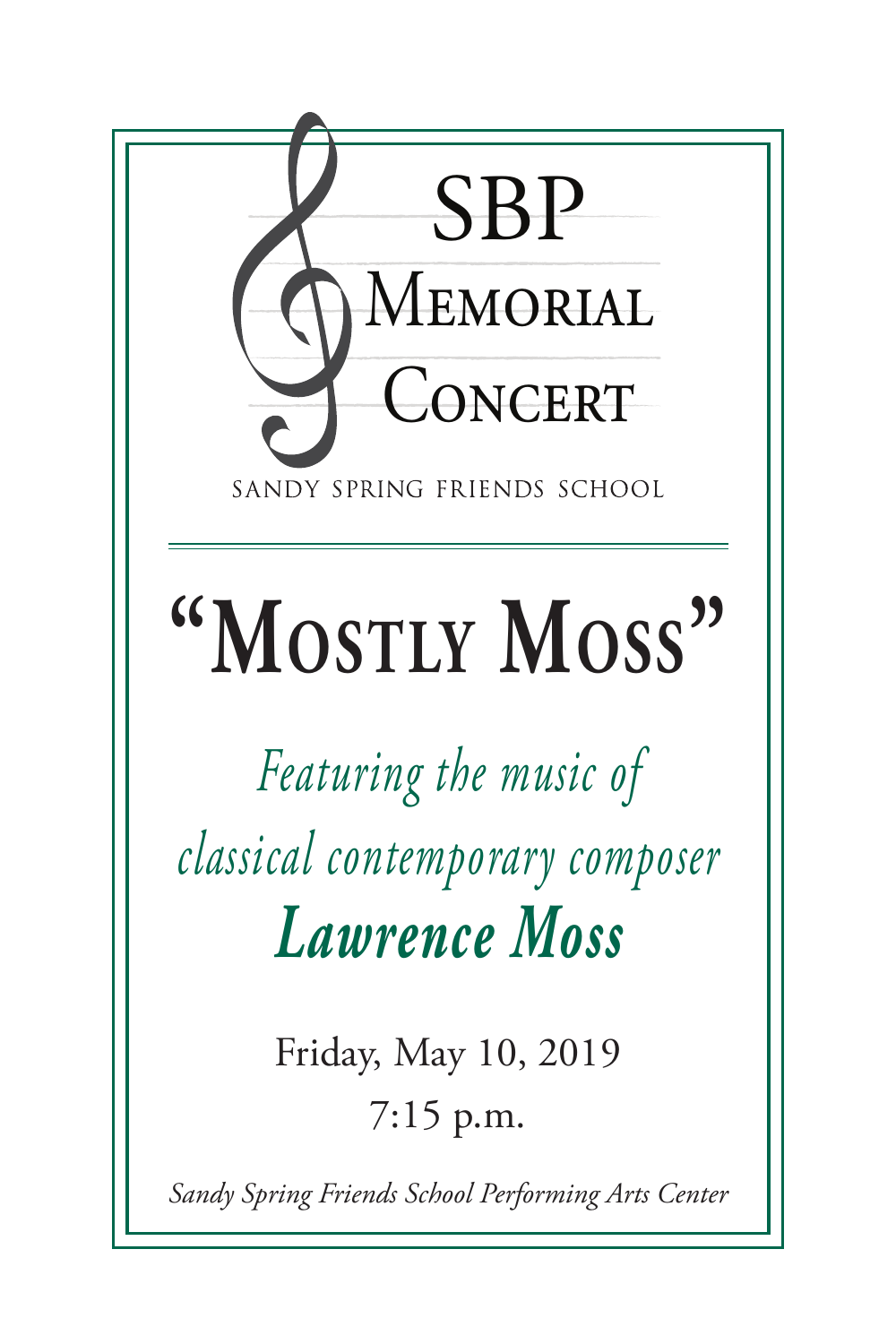### **The SBP Memorial Concert**

Sandy Spring Friends School is delighted to present the fifth annual **SBP Memorial Concert**, held in honor and memory of Nan Schwarz Pricher '67 and Jane Schwarz Binger.

SSFS established the SBP Memorial Concert in appreciation of Jane and Nan's love of Sandy Spring Friends School and the role that classical music played in the life of SSFS's first generation of alumni. The SBP Memorial Concert is dedicated to continuing the tradition of classical music at Sandy Spring Friends School, first established by Barry Morley and carried through years of operettas and countless SSFS alumni for whom musical education played a formative role.

The School is honored to celebrate noted composer (and SSFS alumni parent and grandparent) Lawrence Moss with the fifth annual SBP Memorial Concert. We look forward to many more years of classical music at SSFS.

# **"Mostly Moss"**

*featuring*

**Elissa Alvarez, soprano Audrey Andrist, piano Joel Ayau, piano Cheng-Yin Lin, violin Lee Hinkle, percussion Eric Kutz, cello Mariah Maloney, dance Sarah McIver, flute James Stern, violin Lawrence Moss, composer**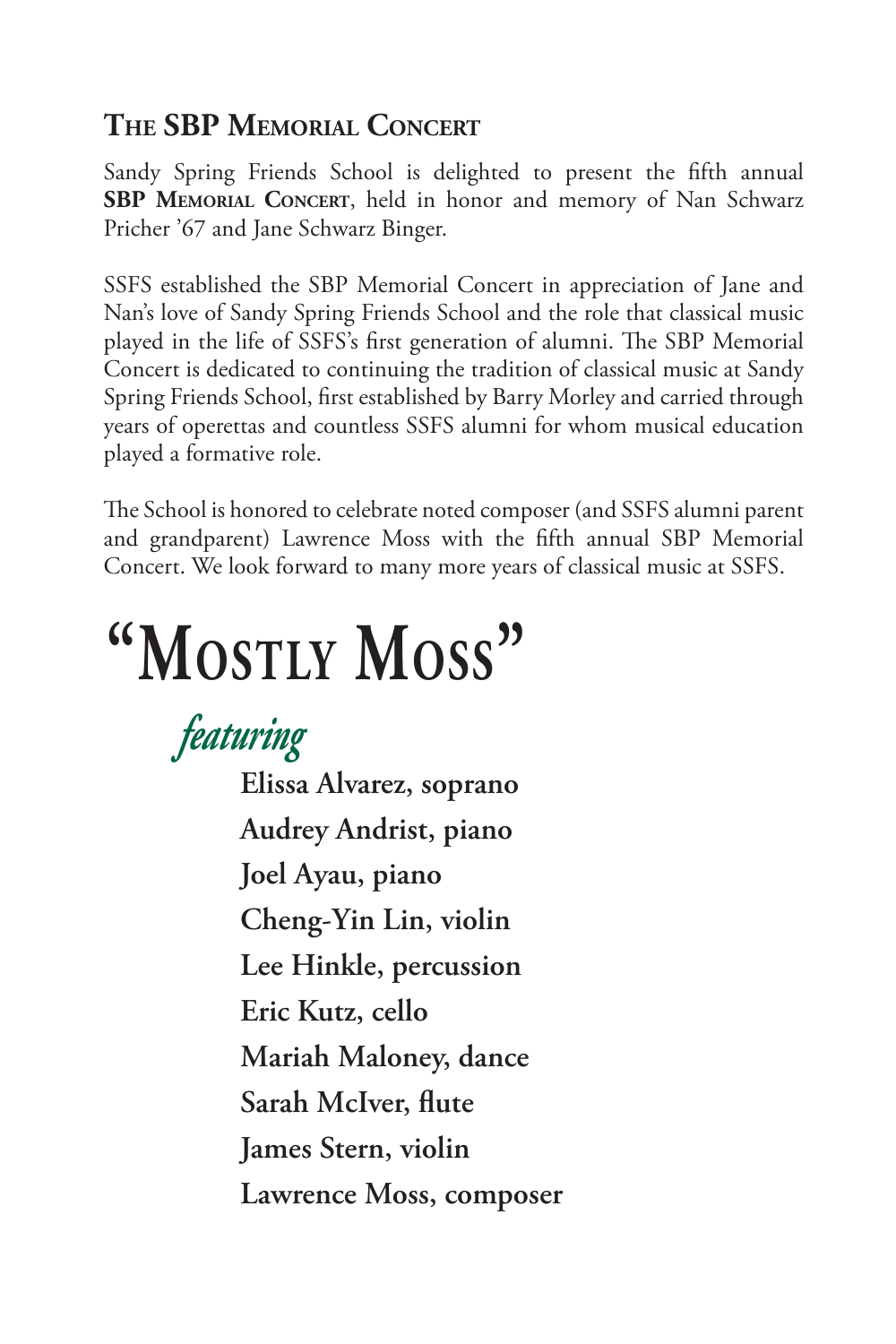#### **1.) Advice from an Estuary**

*Eric Kutz, cello Mariah Maloney, dance James Stern, violin*

## **2.) The Swan (for violin and cello)**

*Eric Kutz, cello James Stern, violin*

### **3.) Flutepaths (for flute and electronics)**

*Sarah McIver, flute*

#### **4.) 4 Haiku for our Time**

*Elissa Alvarez, soprano Sarah McIver, flute*

#### **5.) Village Scenes**

*Joel Ayau, piano Cheng-Yin Lin, violin*

#### **6.) Moments (for cello and piano)**

*Audrey Andrist, piano Eric Kutz, cello*

#### **7.) Grand is the Seen**

*Elissa Alvarez, soprano Joel Ayau, piano Sarah McIver, flute*

#### **8.) 4 New Bagatelles for Solo Percussion**

*Lee Hinkle, percussion*

#### *Discussion with the artists*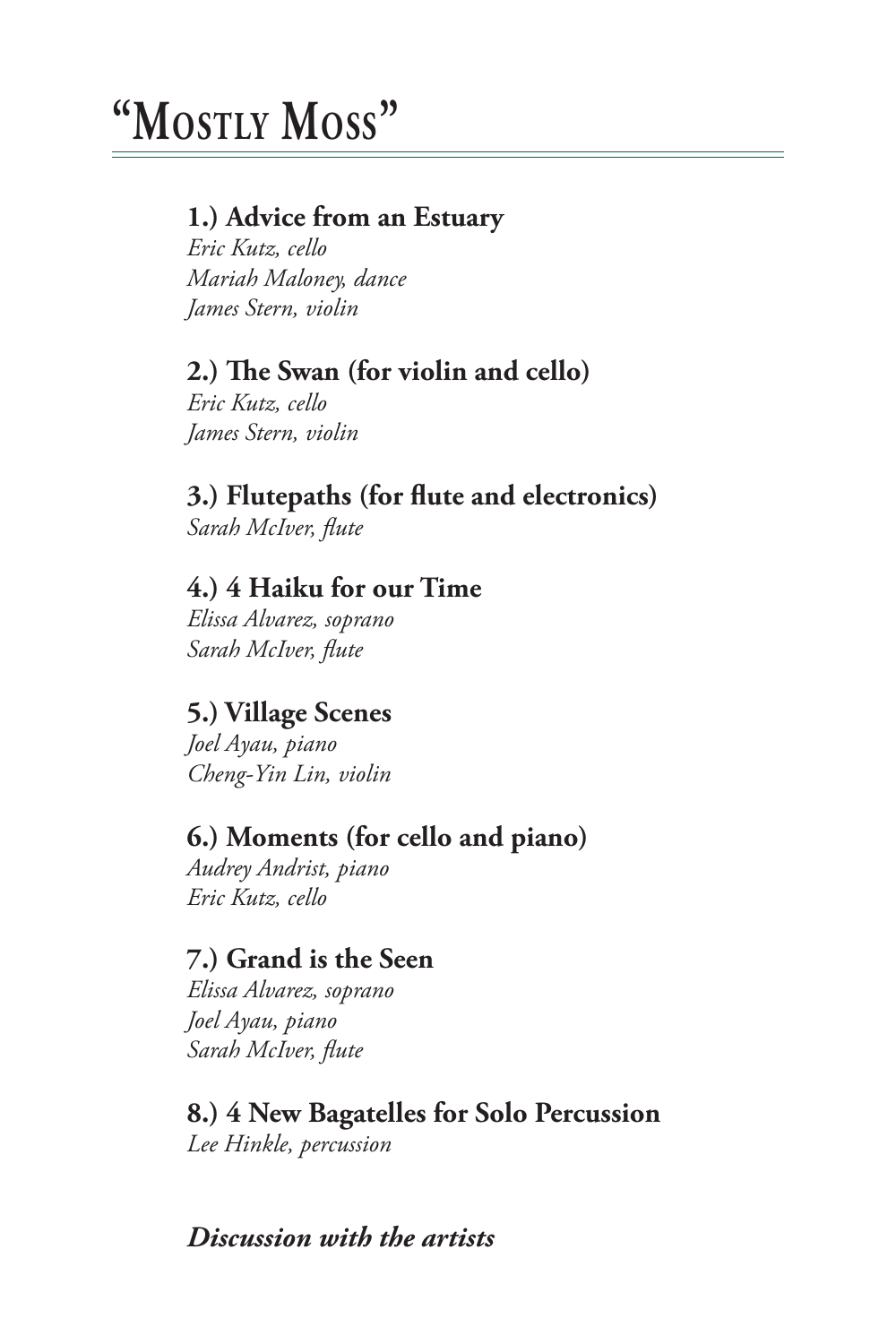# **The SBP Memorial Concert**

### **2015**

The Oakridge String Quartet *An Evening of Musical Treasures, Past to Present*

## **2016**

PostClassical Ensemble *Deep River - The Art of the Spiritual*

## **2017**

Sonic Escape *Finding Your Voice*

# **2018**

PostClassical Ensemble

*Music in the Shadow of War*

# **2019**

*"Mostly Moss"*

*www.ssfs.org/events/SBP*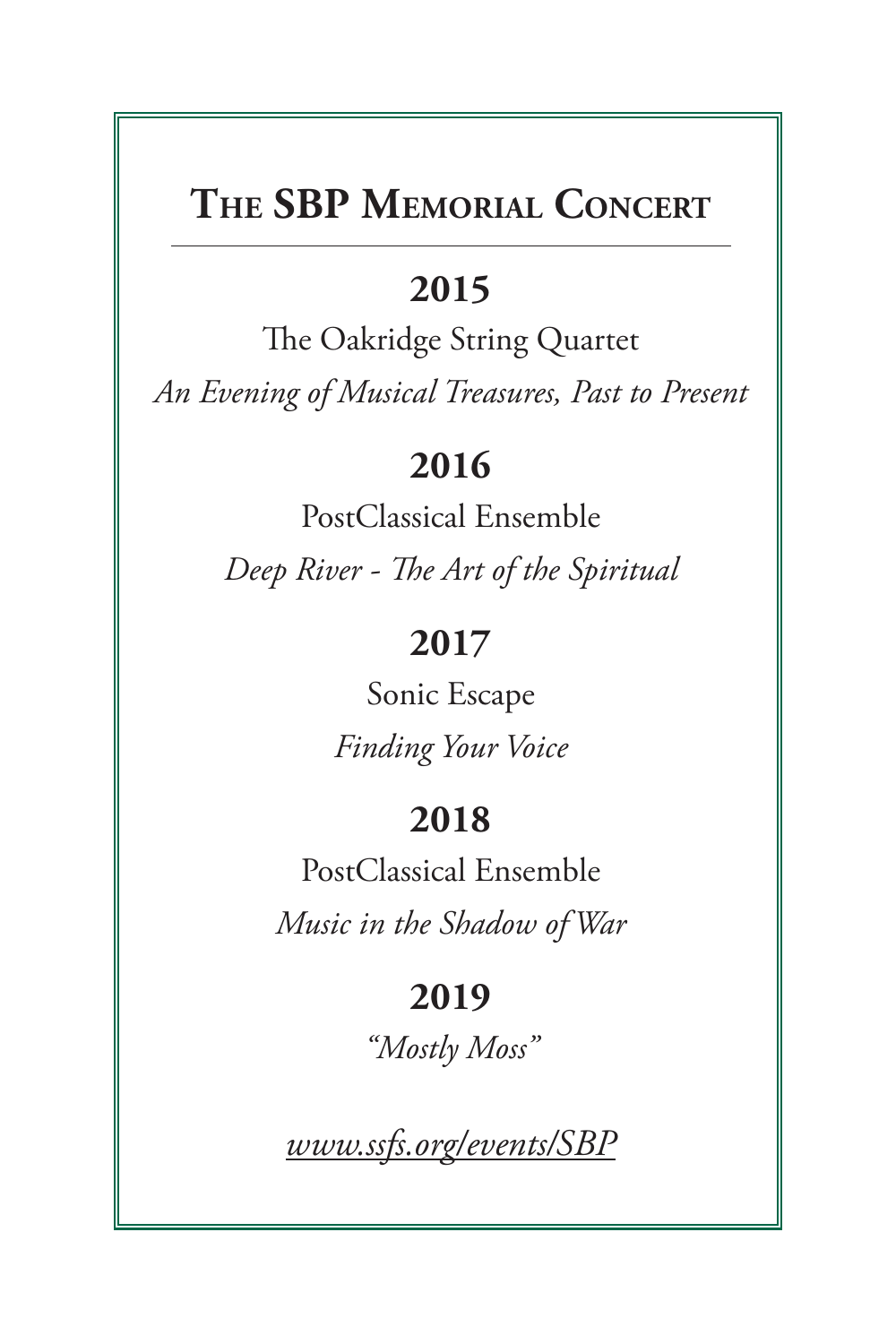# *featuring*

**Elissa Alvarez, soprano Audrey Andrist, piano Joel Ayau, piano Cheng-Yin Lin, violin Lee Hinkle, percussion**

**Eric Kutz, cello Mariah Maloney, dance Sarah McIver, flute Lawrence Moss, conducting James Stern, violin**

**Elissa Alvarez** Noted by the *Boston Globe* for her "intensely lyrical" singing, soprano Elissa Alvarez is an equally enthusiastic interpreter of recital, concert, and operatic repertoire spanning early music to works of the twentyfirst century.

Recent engagements include appearances with the Handel and Haydn Society at Tanglewood, in Boston at Jordan and Symphony Halls, and in New York City at the Metropolitan Museum of Art, in Bernstein's Mass with the Brandeis-Wellesley Orchestra and Choruses, and as guest artist for both Tufts University's New at Noon new music series and Bucknell University's Debussy Centenary Symposium. She also performed as guest artist the Piano in the Arts Concert Series at Armstrong State University in Savannah, GA and in "The Ghosts of Weimar," a cabaret performance at the University of Delaware, "Una Voz, Un Mundo," a celebration of Latin American song for Latin American Heritage Month in New York City, and reprised the voice of Anne Frank in James Whitbourn's *Annelies: The Diary of Anne Frank* with the New England Classical Singers, a work she previously interpreted with Coro Allegro and the Handel Society of Dartmouth.

Dr. Alvarez is particularly interested in the study and performance of Latin American art song. She completed her studies at the University of Cincinnati College-Conservatory of Music and Boston University. Prior to joining the faculty of George Mason University, she served as Visiting Assistant Professor of Music at Bucknell University.

Audrey Andrist Canadian pianist Audrey Andrist has thrilled audiences around the globe, from North America to Japan, China and Germany. Ms. Andrist grew up on a farm in Saskatchewan, and while in high school traveled three hours one-way for piano lessons with William Moore, himself a former student of famed musicians Cécile Genhart and Rosina Lhévinne. She completed Masters and Doctoral degrees at the Juilliard School with Herbert Stessin, and garnered first prizes at the Mozart International, San Antonio International, Eckhardt-Gramatté, and Juilliard Concerto Competitions. She has performed at the Kennedy Center in Washington, DC and Alice Tully Hall in New York. A member of the Stern/Andrist Duo with her husband, James Stern, and Strata, a trio with Stern and clarinetist Nathan Williams, she lives in the Washington, DC area, where she teaches at the Washington Conservatory and the University of Maryland-Baltimore County. Visit audreyandrist.com.

**Joel Ayau** Joel Ayau is known as a pianist, conductor, and vocal coach throughout the Washington DC-area. A graduate of the Domingo-Cafritz Young Artist Program of the Washington National Opera, he has served as an assistant conductor for productions including Aida, Carmen, and Eugene Onegin, and has also worked on the music staffs of Portland Opera, North Carolina Opera, Opera Memphis, and Wolf Trap Opera Company. Ayau's performances as a pianist have taken him to venues such as Stern Auditorium in Carnegie Hall, the Bolshoi Theatre in Moscow, and National Concert Hall in Taipei. Ayau is a regular performer at many of the venues at the Kennedy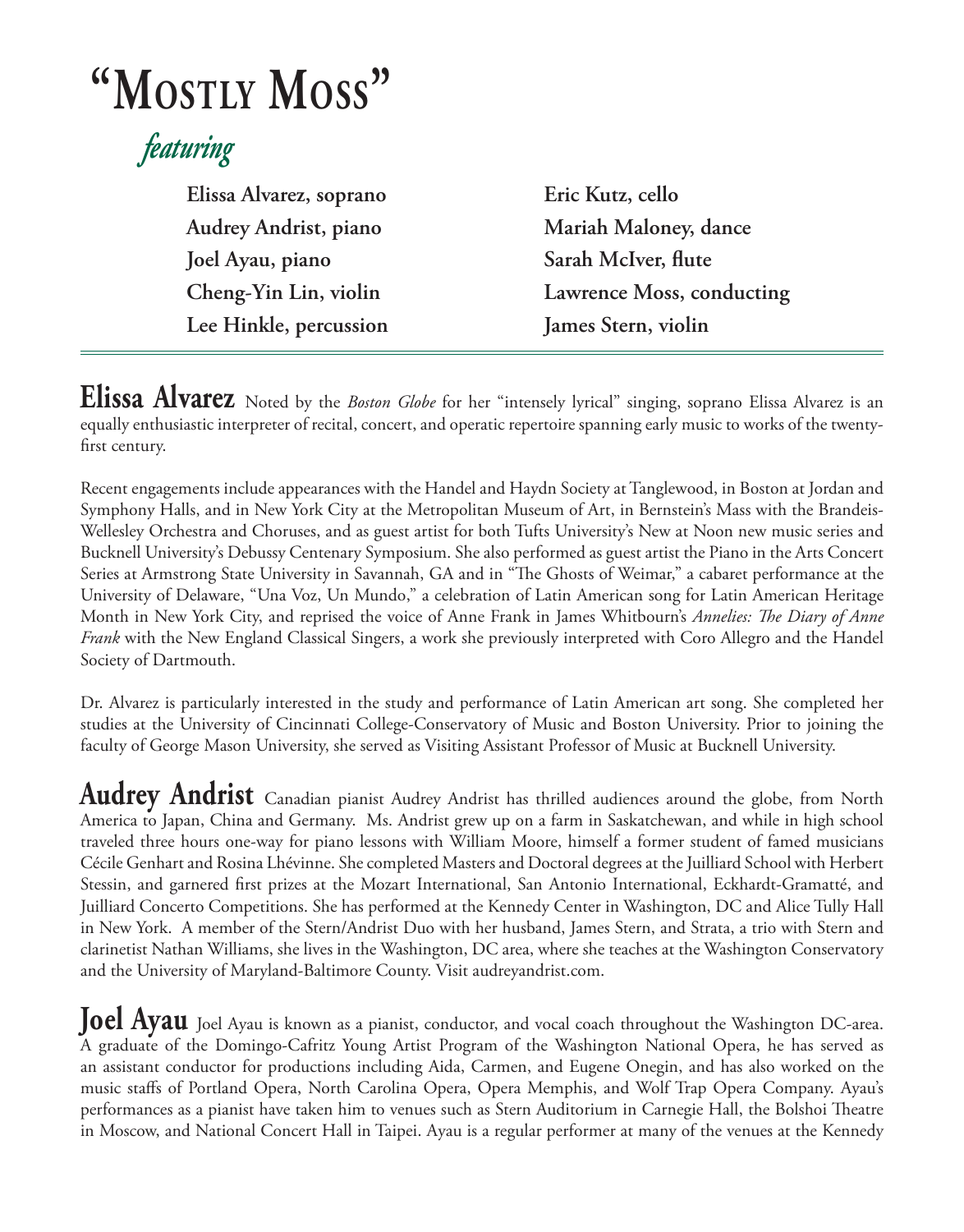Center; his performances of the Ben Folds Concerto for Piano and Orchestra, accompanying the Nashville Ballet in the Kennedy Center Opera House, were praised as "a worthy spectacle" by DC Theatre Scene. He went on to repeat this perforamnce at the Chautauqua Institution in 2018.

Dr. Ayau holds the Doctorate in Musical Arts from the University of Michigan in Collaborative Piano, and a Masters in Collaborative Piano from The Juilliard School. He is currently an adjunct assistant professor of vocal coaching at Shenandoah University, as well as the Associate Conductor of the Washington Men's Camerata.

Lee Hinkle Lee Hinkle, D.M.A. is a percussionist and baritone vocalist whose percussion playing has been called "rock-steady" by the *Washington Post*. Hinkle is the principal percussionist with the 21st Century Consort. He made his Carnegie Hall solo debut in 2014 with the world premiere performance of Baljinder Sekhon's Double Percussion Concerto for two percussion soloists and wind ensemble.

Hinkle's notable performances have included the National Symphony Orchestra as well as tours with Bebe Neuwirth, Bernadette Peters, and the American Wind Symphony Orchestra. With over a dozen published CDs to his credit, Hinkle's most recent solo CD released in January 2015 "Theatrical Music for Solo Percussion" can be heard on Albany Records. An active percussion soloist, Hinkle has performed at universities, conservatories, and festivals both nationally and internationally as well as three Percussive Arts Society International Conventions.

Hinkle currently serves on the faculty at the University of Maryland where he is Co-Director of Percussion Studies. He also serves on the Percussive Arts Society's New Music/Research Committee and is the President of the MD/DE Chapter of the Percussive Arts Society. Hinkle is a Yamaha Performing Artist and proudly endorses Remo, Innovative Percussion, and Grover Pro Percussion. To learn more about Lee, visit www.leehinkle.com.

**Eric Kutz** Cellist Eric Kutz has captivated audiences across North America, Asia, and Europe. He is on the faculty of University of Maryland School of Music, where he holds the Barbara K. Steppel Memorial Faculty Fellowship in cello. He is active as a teacher, a chamber musician, an orchestral musician, and a concerto soloist. His diverse collaborations cut across musical styles, and have ranged from cellist Yo-Yo Ma to jazz great Ornette Coleman. Kutz is a member of the Murasaki Duo, a cello and piano ensemble that has released three commercial CD's; it regularly performs on chamber music series throughout the nation. He is also a member of the Left Bank Quartet, and he summers in Chicago as a member of the Grant Park Orchestra. Kutz holds degrees from the Juilliard School and Rice University.

**Cheng-Yin Lin** A native of Kaohsiung, Taiwan, violinist Cheng-Yin Lin is in demand as an orchestral player, chamber musician, and pedagogue throughout the DC area. Highlights of her violin career include performing as concertmaster under Leonard Slatkin at the National Orchestra Institute, and spending two summers at the Castleton Festival under the auspices of legendary conductor Lorin Maazel. She served for several seasons as Assistant Concertmaster of the Baton Rouge Symphony Orchestra under Timothy Muffit, and has played under the batons of luminaries including Alan Gilbert, David Zinman, Fabio Luisi, and Donald Runnicles. She is a regular section member of many ensembles in the DC area, including Washington Concert Opera and the Alexandria Symphony Orchestra. Ms. Lin earned the Doctorate of Music in Violin from Lousiana State University in 2013, studying under Espen Lilleslåtten, and holds a Masters of Music in Violin from Peabody Conservatory studying under Herbert Greenberg.

**Mariah Maloney** Mariah Maloney, Artistic Director of Mariah Maloney Dance, originally from Homer, Alaska is a New York based dance artist presenting choreography nationally and internationally. Mariah, a former member of the Trisha Brown Dance Company re-stages Trisha's work and leads company workshops at universities and dance companies in the United States and abroad. Mariah grew up listening to her mother play live chamber music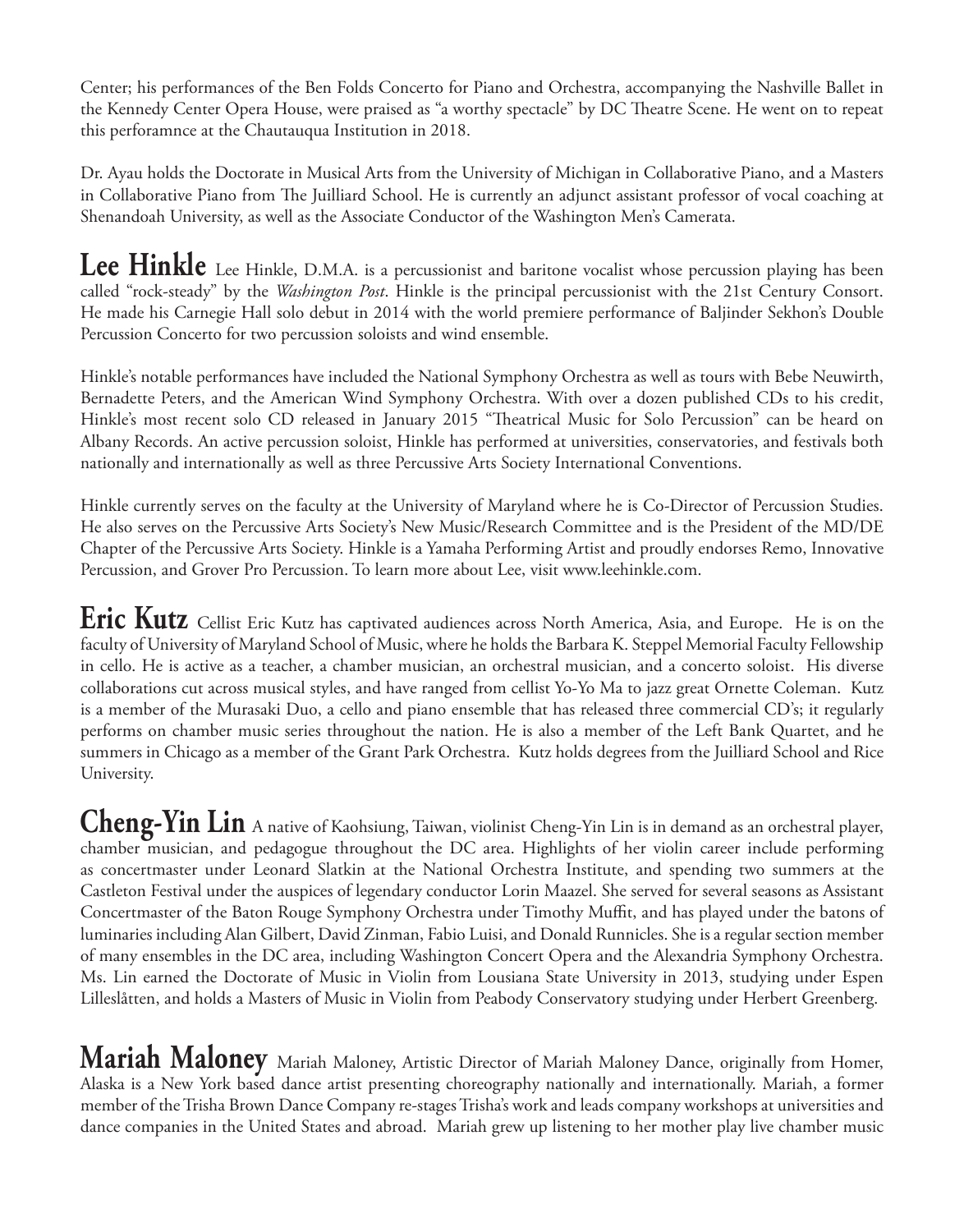inside a homesteader log cabin. This early relationship to live music informs Mariah's dance making process today. Mariah presents work at Jacob's Pillow Dance Festival Inside/Out series, venues in New York City including La MaMa etc, The Kitchen, Danspace Project, Gibney Dance and the Brooklyn Museum of Art. Recent projects include Danza PUCP Lima, Peru Residency, Marlin Miller Series at Alfred University; NYSCA Albany Symphony Water Music with Loren Loiacono; Buenos Aires Dance Festival, Advice from an Estuary Project at Bunnell Street Arts Center in Homer, Alaska, Topaz Arts Residency and Danspace Project/Food for Thought in NYC. Maloney is published in Dance Magazine on Trisha Brown. Mariah earned a BFA from Purchase College and a MFA from Hollins/ADF currently serves as an Associate Professor at SUNY Brockport. www.mariahmaloneydance.com

**Sarah Eckman McIver** Dr. Sarah Eckman McIver attained her Doctorate of Musical Arts degree from the University of Maryland – College Park, with a focus on modern works by flutist-composers. She began her advanced studies at McGill University in Montreal, where she developed an appreciation for historical performances and a fascination with contemporary works. While pursuing a Master of Music degree at the Royal Northern College of Music in Manchester, England, she wrote a thesis on electro-acoustic music for flute and computers and at the same time began studying baroque flute with Lisa Beznosiuk. Her primary flute teachers include Timothy Hutchins, Peter Lloyd, and Dr. William Montgomery. Sarah served as flutist with the US Army Field Band from 2003 - 2014 and is currently the enlisted leader of the Maryland National Guard Band. She was a NFA Convention Performers Competition winner in 2015, and is an active teacher and freelancer in the Baltimore/DC region.

Lawrence Moss Lawrence Moss was born in 1927 in Los Angeles and received his doctorate from the University of Southern California in 1957. He has been a professor of composition at Mills College (1956-58), Yale University (1960-1968), and University of Maryland (1969-2015) where he received a Distinguished Scholar/Teacher Award (1982) and upon retirement was elected Professor Emeritus.

He has held grants from the Guggenheim Foundation (1959, 1968) and the Fulbright Association (1953). His works have been performed by such distinguished performers as Phyllis Bryn-Julson, Harry Sparnaay, Esther Samneck and Chris Gekker. Performing groups have included the Baltimore Symphony, Theater Chamber Players of Kennedy Center, Continuum, Speculum Musicae, The Left Bank Concert Society, Verge Ensemble at the Corcoran Gallery, Washington, DC, the New Julliard Ensemble of New York, ONYX of Mexico City. His opera, The Brute, was the US entry to "20th International Youth Festival" held in Bayreuth in 1971.

Larry is the father of SSFS alumna Claramarie Moss (1981), parent Ruth Moss, and granddaughter Lauren Gherman (Class of 2021).

**James Stern** Hailed by the *Washington Post* for "virtuosity and penetrating intelligence," violinist James Stern is a member of the Stern/Andrist Duo with his wife, Canadian pianist Audrey Andrist, and Strata, a trio in which the two of them are joined by clarinetist Nathan Williams. The duo has performed throughout the United States, Canada and China, with additional recitals in Munich and Paris. The trio is featured on a compact disc of new and standard repertoire on Arizona University Recordings, and has received enthusiastic repeat engagements at San Francisco Composers Inc (for which they were listed as one of San Francisco Classical Voice's "highlights of 2005"), the Piccolo Spoleto Festival and New York's historic Maverick Concerts. Stern has released a recording of Bach's Sonatas and Partitas on Albany Records.

He has performed at the Marlboro, Ravinia, Banff and Bowdoin festivals as well as at New York's Alice Tully Hall and Carnegie Hall. Well-known to Washington, D. C. audiences, he has performed with the 21st Century Consort, VERGE Ensemble, the Smithsonian Chamber Players and the Axelrod Quartet, at the Corcoran Gallery, the German and French Embassies, Smithsonian Institution, Library of Congress, National Gallery, Phillips Collection, Strathmore Mansion and the White House.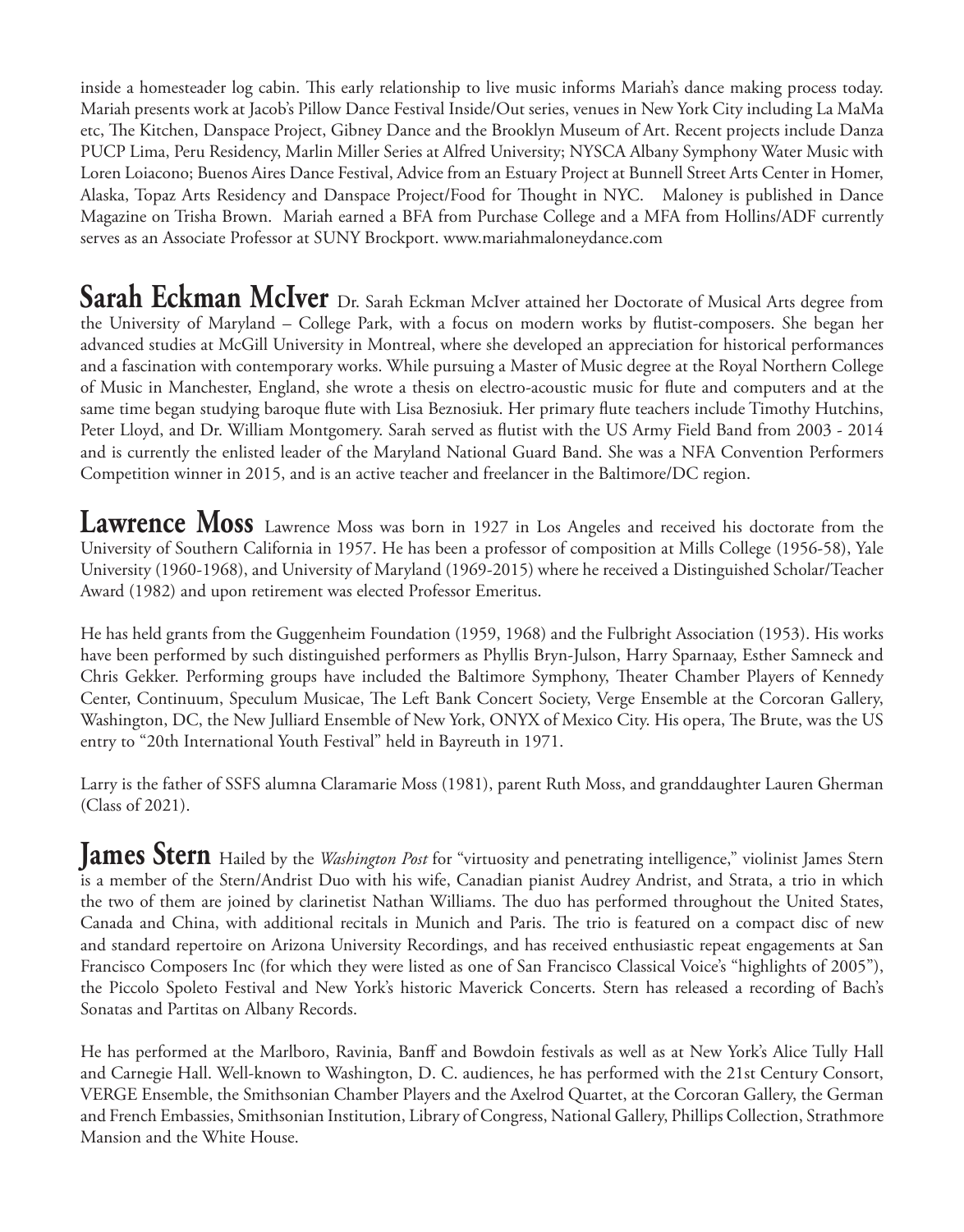# *Program Text*

#### **1.) Advice from an Estuary**

*Eric Kutz, cello Mariah Maloney, dance James Stern, violin Text: Wendy Erd* Look ordinary, Don't ask for much. Travel to your edge, then go further. Empty out. Let the moon refill you. Embrace opposites easily. Host travelers without borders, feed them, Listen to the distance in their songs. Nurture the invisible, harbor the young Send those you've raised out into the world. Digest insults. Reframe and cleanse them. Adopt silence while others speak all around you. Measure change calmly. Mirror the sky. At time, Be still. --Wendy Erd

#### **2.) The Swan (for violin and cello)**

*Eric Kutz, cello James Stern, violin Text: Rainer Maria Rilke* This misery – getting through what's still undone, Weighed down and as though fettered – Is like the clumsy walking of the swan.

And dying – letting go the very ground On which we daily stand – Is like his anxious dip

Into the water, which takes him softly And happily flows past him, Wake on wake; While he, infinitely sure and silent And ever more majestically, Glides calmly on his way. Translated by LKM

### **4.) 4 Haiku for our Time**

*Elissa Alvarez, soprano Sarah McIver, flute Text: Lawrence Moss*

I. Inside car sitting, waiting

Outside rain drizzle, sprinking

On the windshield kittenpaws Creeping

Softly

II. Inside room quietly reading Outside darkness Slowly rising

Fills the evening's Vaulted

Sky

III. Inside earth A molten rising

Outside mountain A fiery river

Bursts forth Coursing down Swiftly

To the sea,

IV Inner turmoil sparks and shouting

Outer tranquil Earth's quiet turning

Mankind's chaos Heaven spinning

How will it

End?

LKM